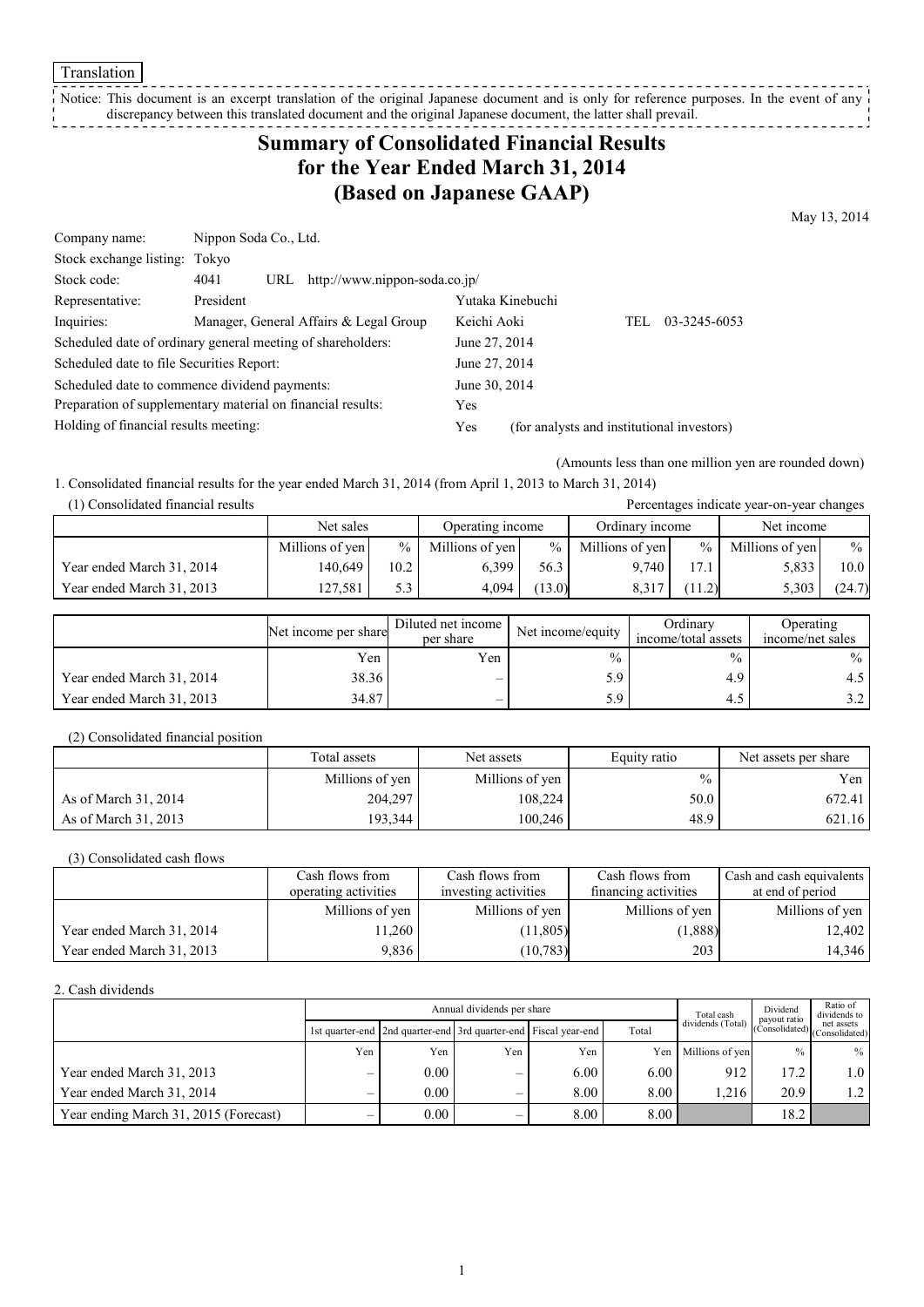3. Forecast of consolidated financial results for the year ending March 31, 2015 (from April 1, 2014 to March 31, 2015)

|                                         |                 |     |                   |                  |                     |        |                     |               | Percentages indicate year-on-year changes |
|-----------------------------------------|-----------------|-----|-------------------|------------------|---------------------|--------|---------------------|---------------|-------------------------------------------|
|                                         | Net sales       |     | Operating income  |                  | Ordinary income     |        | Net income          |               | Net income<br>per share                   |
|                                         | Millions of yen |     | % Millions of yen |                  | $%$ Millions of yen |        | $%$ Millions of yen | $\frac{0}{0}$ | Yen                                       |
| Six months ending<br>September 30, 2014 | 67,000          | 7.4 | 2,300             | (16.7)           | 3,800               | (10.9) | 2,600               | (8.6)         | 17.10                                     |
| Full year                               | 146,000         | 3.8 | 6.900             | 7.8 <sub>1</sub> | 9,300               | (4.5)  | 6.700               | 14.9          | 44.06                                     |

#### 4. Notes

(1) Changes in significant subsidiaries during the year ended March 31, 2014

(changes in specified subsidiaries resulting in the change in scope of consolidation):

| (2) Changes in accounting policies, changes in accounting estimates, and restatement of prior period financial statements |                |
|---------------------------------------------------------------------------------------------------------------------------|----------------|
| Changes in accounting policies due to revisions to accounting standards and other regulations:                            | Yes            |
| Changes in accounting policies due to other reasons:                                                                      | No.            |
| Changes in accounting estimates:                                                                                          | N <sub>0</sub> |
| Restatement of prior period financial statements after error corrections:                                                 | N <sub>0</sub> |

#### (3) Number of issued shares (common shares)

Total number of issued shares at the end of the period (including treasury shares)

| As of March 31, 2014                               |  | 154,317,630 shares   As of March 31, 2013      | 154,317,630 shares |
|----------------------------------------------------|--|------------------------------------------------|--------------------|
| Number of treasury shares at the end of the period |  |                                                |                    |
| As of March 31, 2014                               |  | 2,289,384 shares   As of March 31, 2013        | 2,212,093 shares   |
| Average number of shares during the period         |  |                                                |                    |
| Year ended March 31, 2014                          |  | 152,081,314 shares   Year ended March 31, 2013 | 152,107,998 shares |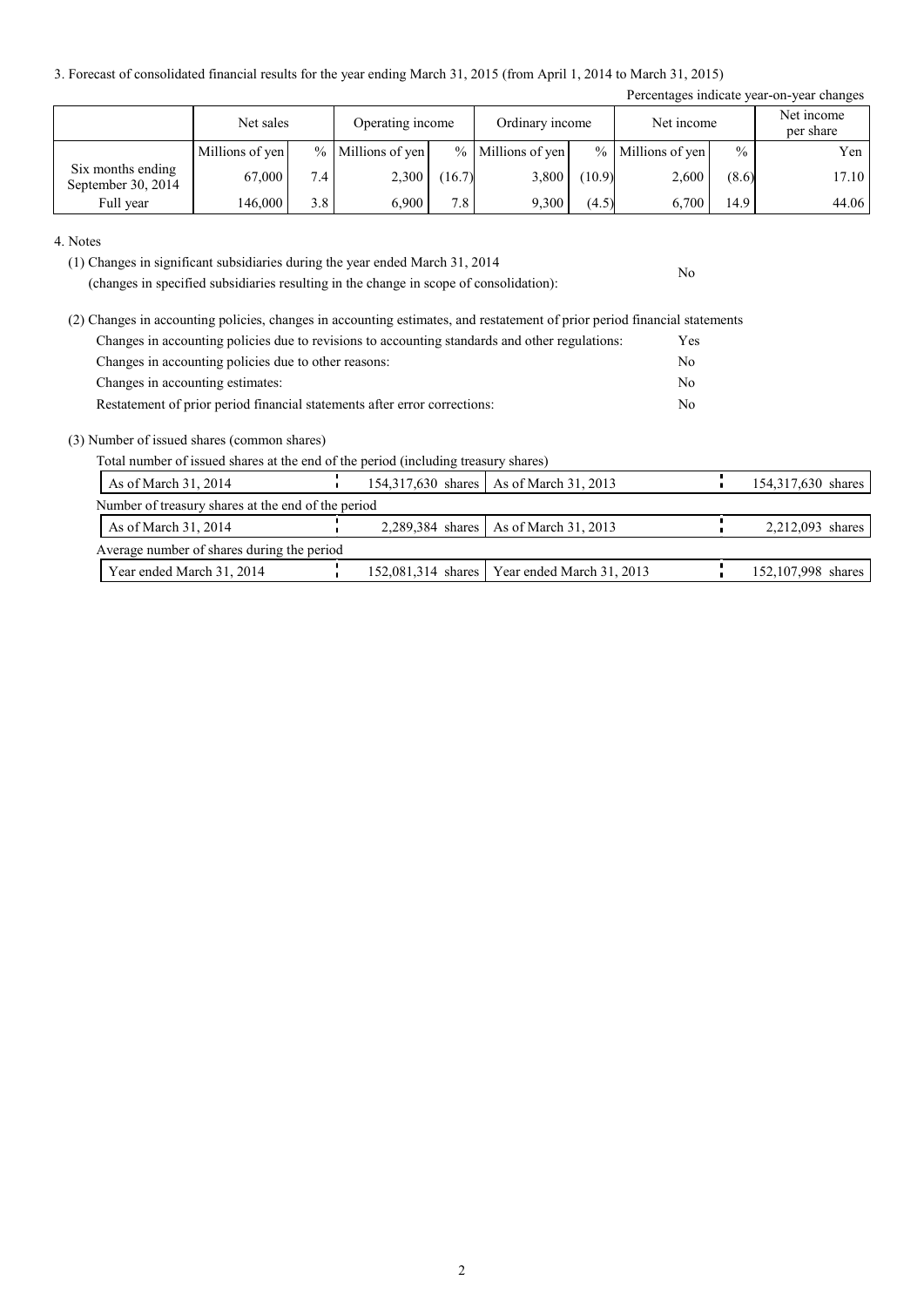# **Consolidated financial statements**

**Consolidated balance sheets**

|                                        |                      | (Millions of yen)    |
|----------------------------------------|----------------------|----------------------|
|                                        | As of March 31, 2013 | As of March 31, 2014 |
| Assets                                 |                      |                      |
| Current assets                         |                      |                      |
| Cash and deposits                      | 14,368               | 12,424               |
| Notes and accounts receivable - trade  | 40,768               | 43,886               |
| Inventories                            | 24,399               | 27,464               |
| Deferred tax assets                    | 1,766                | 1,995                |
| Other                                  | 3,264                | 3,119                |
| Allowance for doubtful accounts        | (69)                 | (30)                 |
| Total current assets                   | 84,498               | 88,859               |
| Non-current assets                     |                      |                      |
| Property, plant and equipment          |                      |                      |
| Buildings and structures               | 53,416               | 55,387               |
| Accumulated depreciation               | (36, 853)            | (38, 402)            |
| Buildings and structures, net          | 16,562               | 16,985               |
| Machinery, equipment and vehicles      | 97,825               | 101,346              |
| Accumulated depreciation               | (80, 517)            | (84,170)             |
| Machinery, equipment and vehicles, net | 17,308               | 17,175               |
| Tools, furniture and fixtures          | 10,007               | 10,269               |
| Accumulated depreciation               | (8,310)              | (8,625)              |
| Tools, furniture and fixtures, net     | 1,696                | 1,644                |
| Land                                   | 15,300               | 15,413               |
| Leased assets                          | 1,047                | 986                  |
| Accumulated depreciation               | (557)                | (581)                |
| Leased assets, net                     | 489                  | 405                  |
| Construction in progress               | 1,367                | 3,008                |
| Total property, plant and equipment    | 52,725               | 54,631               |
| Intangible assets                      |                      |                      |
| Goodwill                               | 1,642                | 1,407                |
| Other                                  | 1,632                | 1,421                |
| Total intangible assets                | 3,274                | 2,828                |
| Investments and other assets           |                      |                      |
| Investment securities                  | 41,051               | 47,050               |
| Prepaid pension cost                   | 6,958                |                      |
| Net defined benefit asset              |                      | 5,304                |
| Deferred tax assets                    | 2,709                | 3,163                |
| Other                                  | 2,205                | 2,514                |
| Allowance for doubtful accounts        | (79)                 | (56)                 |
| Total investments and other assets     | 52,845               | 57,976               |
| Total non-current assets               | 108,845              | 115,437              |
| Total assets                           | 193,344              | 204,297              |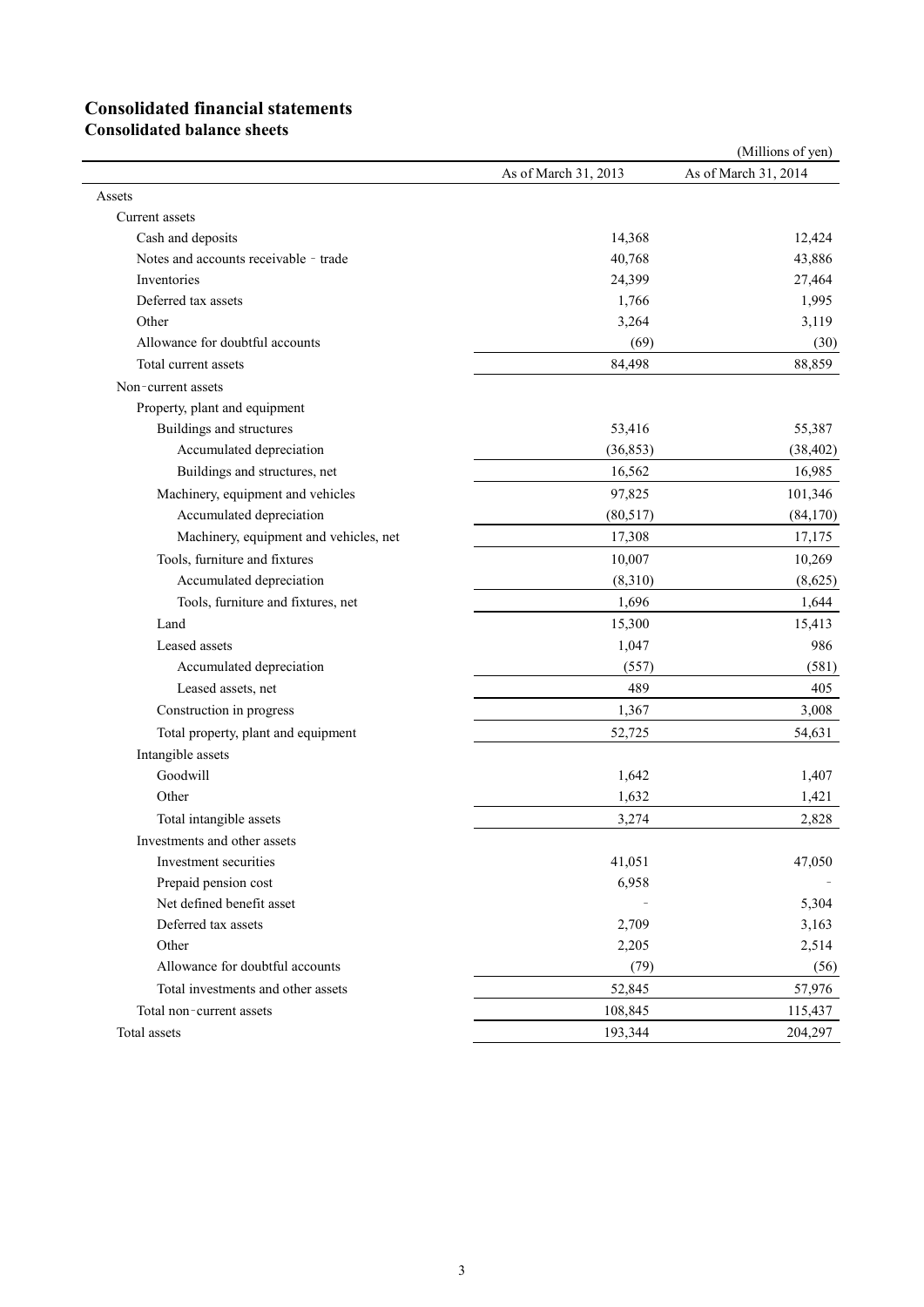|                                                       |                      | (Millions of yen)    |
|-------------------------------------------------------|----------------------|----------------------|
|                                                       | As of March 31, 2013 | As of March 31, 2014 |
| Liabilities                                           |                      |                      |
| Current liabilities                                   |                      |                      |
| Notes and accounts payable - trade                    | 22,961               | 22,757               |
| Short-term loans payable                              | 32,110               | 32,259               |
| Lease obligations                                     | 486                  | 408                  |
| Income taxes payable                                  | 521                  | 1,914                |
| Provision for bonuses                                 | 2,880                | 3,728                |
| Other                                                 | 6,806                | 7,650                |
| Total current liabilities                             | 65,767               | 68,718               |
| Non-current liabilities                               |                      |                      |
| Long-term loans payable                               | 17,721               | 17,701               |
| Lease obligations                                     | 665                  | 326                  |
| Deferred tax liabilities                              | 2,808                | 3,023                |
| Provision for retirement benefits                     | 2,734                |                      |
| Net defined benefit liability                         |                      | 2,883                |
| Other                                                 | 3,400                | 3,419                |
| Total non-current liabilities                         | 27,330               | 27,353               |
| <b>Total liabilities</b>                              | 93,098               | 96,072               |
| Net assets                                            |                      |                      |
| Shareholders' equity                                  |                      |                      |
| Capital stock                                         | 29,166               | 29,166               |
| Capital surplus                                       | 26,094               | 26,095               |
| Retained earnings                                     | 39,253               | 44,174               |
| Treasury shares                                       | (595)                | (644)                |
| Total shareholders' equity                            | 93,919               | 98,792               |
| Accumulated other comprehensive income                |                      |                      |
| Valuation difference on available-for-sale securities | 1,737                | 2,919                |
| Deferred gains or losses on hedges                    | (32)                 | (112)                |
| Foreign currency translation adjustment               | (926)                | 2,067                |
| Remeasurements of defined benefit plans               | (216)                | (1, 441)             |
| Total accumulated other comprehensive income          | 562                  | 3,433                |
| Minority interests                                    | 5,763                | 5,999                |
| Total net assets                                      | 100,246              | 108,224              |
| Total liabilities and net assets                      | 193,344              | 204,297              |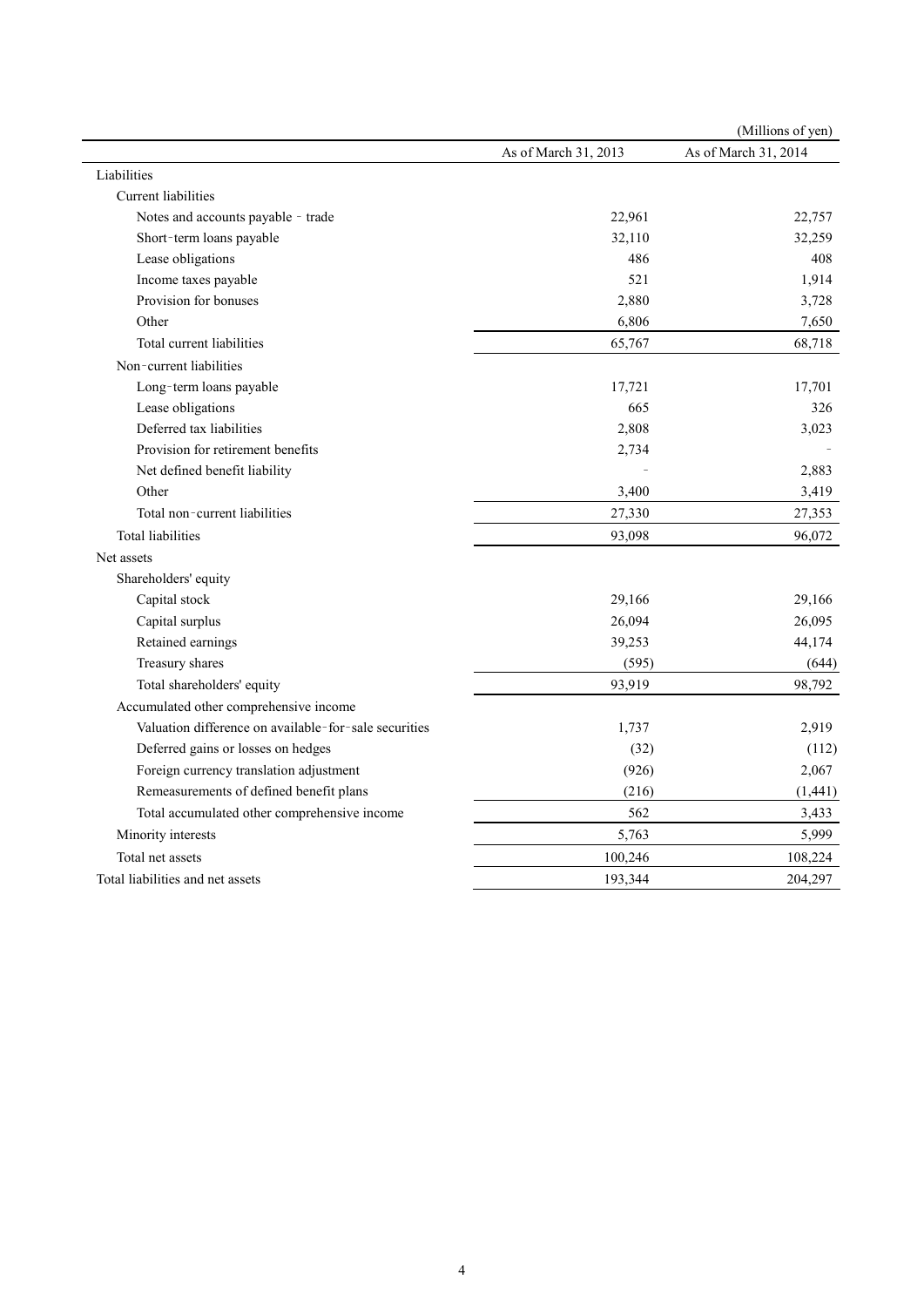### **Consolidated statements of income and consolidated statements of comprehensive income Consolidated statements of income**

|                                                               |                   | (Millions of yen) |
|---------------------------------------------------------------|-------------------|-------------------|
|                                                               | Fiscal year ended | Fiscal year ended |
|                                                               | March 31, 2013    | March 31, 2014    |
| Net sales                                                     | 127,581           | 140,649           |
| Cost of sales                                                 | 96,900            | 105,323           |
| Gross profit                                                  | 30,681            | 35,325            |
| Selling, general and administrative expenses                  | 26,586            | 28,926            |
| Operating income                                              | 4,094             | 6,399             |
| Non-operating income                                          |                   |                   |
| Interest income                                               | 42                | 11                |
| Dividend income                                               | 332               | 380               |
| Share of profit of entities accounted for using equity method | 4,246             | 2,705             |
| Other                                                         | 1,336             | 1,602             |
| Total non-operating income                                    | 5,957             | 4,699             |
| Non-operating expenses                                        |                   |                   |
| Interest expenses                                             | 611               | 595               |
| Transfer salary                                               | 178               | 218               |
| Other                                                         | 944               | 544               |
| Total non-operating expenses                                  | 1,734             | 1,358             |
| Ordinary income                                               | 8,317             | 9,740             |
| Extraordinary income                                          |                   |                   |
| Gain on sales of investment securities                        | 58                |                   |
| Gain on sales of non-current assets                           | 17                |                   |
| Total extraordinary income                                    | 75                | $\equiv$          |
| <b>Extraordinary losses</b>                                   |                   |                   |
| Impairment loss                                               | 758               | 1,318             |
| Loss on abandonment of non-current assets                     | 162               | 206               |
| Other                                                         | 126               | 18                |
| Total extraordinary losses                                    | 1,046             | 1,543             |
| Income before income taxes and minority interests             | 7,346             | 8,196             |
| Income taxes - current                                        | 1,052             | 2,527             |
| Income taxes - deferred                                       | 851               | (385)             |
| Total income taxes                                            | 1,904             | 2,141             |
| Income before minority interests                              | 5,441             | 6,054             |
| Minority interests in income                                  | 137               | 221               |
| Net income                                                    | 5,303             | 5,833             |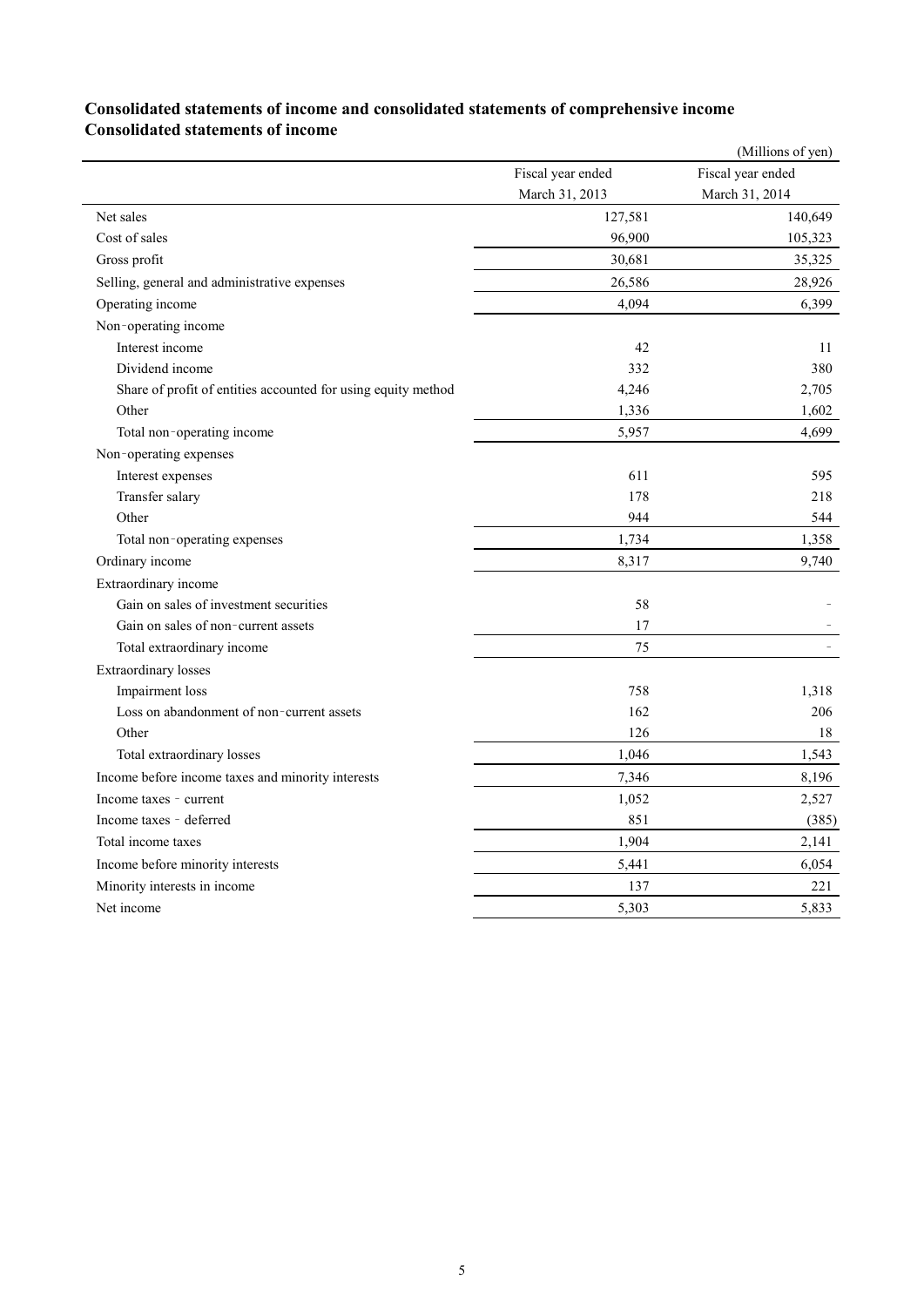## **Consolidated statements of comprehensive income (cumulative)**

|                                                                                      |                   | (Millions of yen) |
|--------------------------------------------------------------------------------------|-------------------|-------------------|
|                                                                                      | Fiscal year ended | Fiscal year ended |
|                                                                                      | March 31, 2013    | March 31, 2014    |
| Income before minority interests                                                     | 5,441             | 6,054             |
| Other comprehensive income                                                           |                   |                   |
| Valuation difference on available-for-sale securities                                | 919               | 1,237             |
| Deferred gains or losses on hedges                                                   | 15                | (25)              |
| Foreign currency translation adjustment                                              | 808               | 903               |
| Share of other comprehensive income of entities accounted<br>for using equity method | 2,386             | 2,262             |
| Total other comprehensive income                                                     | 4,129             | 4,378             |
| Comprehensive income                                                                 | 9,571             | 10,432            |
| Comprehensive income attributable to                                                 |                   |                   |
| Comprehensive income attributable to owners of parent                                | 9,262             | 10,018            |
| Comprehensive income attributable to minority interests                              | 308               | 414               |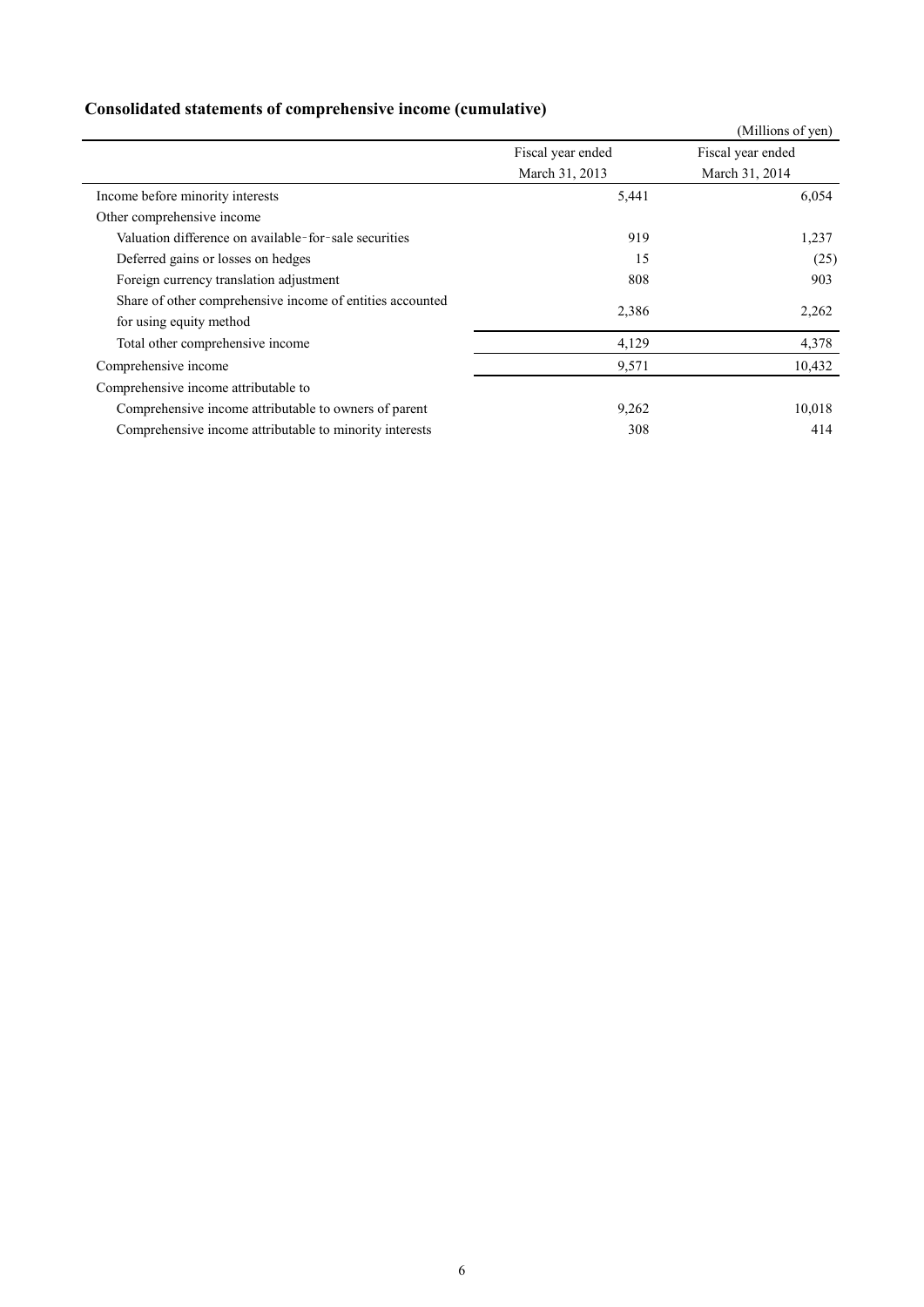## **Consolidated statements of changes in net assets**

Fiscal year ended March 31, 2013

|                                                         |                          |                      |                   |                 | (Millions of yen)             |  |  |
|---------------------------------------------------------|--------------------------|----------------------|-------------------|-----------------|-------------------------------|--|--|
|                                                         |                          | Shareholders' equity |                   |                 |                               |  |  |
|                                                         | Capital stock            | Capital surplus      | Retained earnings | Treasury shares | Total shareholders'<br>equity |  |  |
| Balance at beginning of current<br>period               | 29,166                   | 26,094               | 34,862            | (593)           | 89,530                        |  |  |
| Changes of items during period                          |                          |                      |                   |                 |                               |  |  |
| Dividends of surplus                                    |                          |                      | (912)             |                 | (912)                         |  |  |
| Net income                                              |                          |                      | 5,303             |                 | 5,303                         |  |  |
| Purchase of treasury shares                             |                          |                      |                   | (1)             | (1)                           |  |  |
| Disposal of treasury shares                             |                          | $\theta$             |                   | $\theta$        | $\mathbf{0}$                  |  |  |
| Net changes of items other<br>than shareholders' equity |                          |                      |                   |                 |                               |  |  |
| Total changes of items during<br>period                 | $\overline{\phantom{a}}$ | $\mathbf{0}$         | 4,391             | (1)             | 4,389                         |  |  |
| Balance at end of current period                        | 29,166                   | 26,094               | 39,253            | (595)           | 93,919                        |  |  |

|                                                         | Accumulated other comprehensive income                         |                                          |                                                  |                                               |                                                          |                       |                  |
|---------------------------------------------------------|----------------------------------------------------------------|------------------------------------------|--------------------------------------------------|-----------------------------------------------|----------------------------------------------------------|-----------------------|------------------|
|                                                         | Valuation<br>difference on<br>available-for-sale<br>securities | Deferred gains<br>or losses on<br>hedges | Foreign<br>currency<br>translation<br>adjustment | Remeasurements<br>of defined<br>benefit plans | Total<br>accumulated<br>other<br>comprehensive<br>income | Minority<br>interests | Total net assets |
| Balance at beginning of current<br>period               | 851                                                            | (46)                                     | (4,000)                                          | (201)                                         | (3,396)                                                  | 5,538                 | 91,671           |
| Changes of items during period                          |                                                                |                                          |                                                  |                                               |                                                          |                       |                  |
| Dividends of surplus                                    |                                                                |                                          |                                                  |                                               |                                                          |                       | (912)            |
| Net income                                              |                                                                |                                          |                                                  |                                               |                                                          |                       | 5,303            |
| Purchase of treasury shares                             |                                                                |                                          |                                                  |                                               |                                                          |                       | (1)              |
| Disposal of treasury shares                             |                                                                |                                          |                                                  |                                               |                                                          |                       | $\mathbf{0}$     |
| Net changes of items other<br>than shareholders' equity | 885                                                            | 13                                       | 3,074                                            | (14)                                          | 3,958                                                    | 225                   | 4,184            |
| Total changes of items during<br>period                 | 885                                                            | 13                                       | 3,074                                            | (14)                                          | 3,958                                                    | 225                   | 8,574            |
| Balance at end of current period                        | 1,737                                                          | (32)                                     | (926)                                            | (216)                                         | 562                                                      | 5,763                 | 100,246          |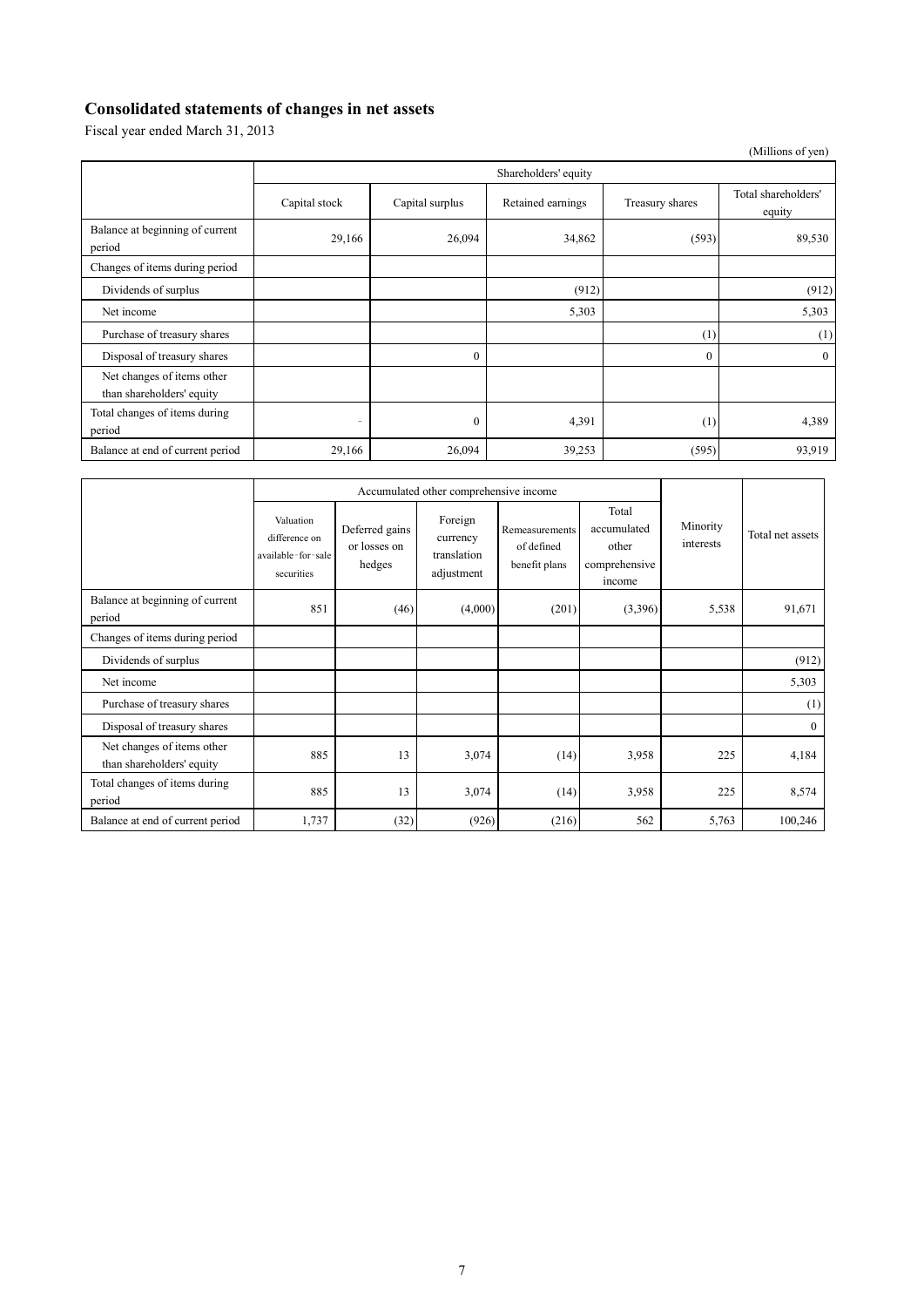### Fiscal year ended March 31, 2014

(Millions of yen)

|                                                         | Shareholders' equity     |                 |                   |                 |                               |
|---------------------------------------------------------|--------------------------|-----------------|-------------------|-----------------|-------------------------------|
|                                                         | Capital stock            | Capital surplus | Retained earnings | Treasury shares | Total shareholders'<br>equity |
| Balance at beginning of current<br>period               | 29,166                   | 26,094          | 39,253            | (595)           | 93,919                        |
| Changes of items during period                          |                          |                 |                   |                 |                               |
| Dividends of surplus                                    |                          |                 | (912)             |                 | (912)                         |
| Net income                                              |                          |                 | 5,833             |                 | 5,833                         |
| Purchase of treasury shares                             |                          |                 |                   | (49)            | (49)                          |
| Disposal of treasury shares                             |                          | $\Omega$        |                   | $\mathbf{0}$    | $\mathbf{0}$                  |
| Net changes of items other<br>than shareholders' equity |                          |                 |                   |                 |                               |
| Total changes of items during<br>period                 | $\overline{\phantom{a}}$ | $\theta$        | 4,920             | (49)            | 4,872                         |
| Balance at end of current period                        | 29,166                   | 26,095          | 44,174            | (644)           | 98,792                        |

|                                                         | Accumulated other comprehensive income                         |                                          |                                                  |                                               |                                                          |                       |                  |
|---------------------------------------------------------|----------------------------------------------------------------|------------------------------------------|--------------------------------------------------|-----------------------------------------------|----------------------------------------------------------|-----------------------|------------------|
|                                                         | Valuation<br>difference on<br>available-for-sale<br>securities | Deferred gains<br>or losses on<br>hedges | Foreign<br>currency<br>translation<br>adjustment | Remeasurements<br>of defined<br>benefit plans | Total<br>accumulated<br>other<br>comprehensive<br>income | Minority<br>interests | Total net assets |
| Balance at beginning of current<br>period               | 1,737                                                          | (32)                                     | (926)                                            | (216)                                         | 562                                                      | 5,763                 | 100,246          |
| Changes of items during period                          |                                                                |                                          |                                                  |                                               |                                                          |                       |                  |
| Dividends of surplus                                    |                                                                |                                          |                                                  |                                               |                                                          |                       | (912)            |
| Net income                                              |                                                                |                                          |                                                  |                                               |                                                          |                       | 5,833            |
| Purchase of treasury shares                             |                                                                |                                          |                                                  |                                               |                                                          |                       | (49)             |
| Disposal of treasury shares                             |                                                                |                                          |                                                  |                                               |                                                          |                       | $\overline{0}$   |
| Net changes of items other<br>than shareholders' equity | 1,181                                                          | (80)                                     | 2,993                                            | (1,224)                                       | 2,870                                                    | 235                   | 3,106            |
| Total changes of items during<br>period                 | 1,181                                                          | (80)                                     | 2,993                                            | (1,224)                                       | 2,870                                                    | 235                   | 7,978            |
| Balance at end of current period                        | 2,919                                                          | (112)                                    | 2,067                                            | (1,441)                                       | 3,433                                                    | 5,999                 | 108,224          |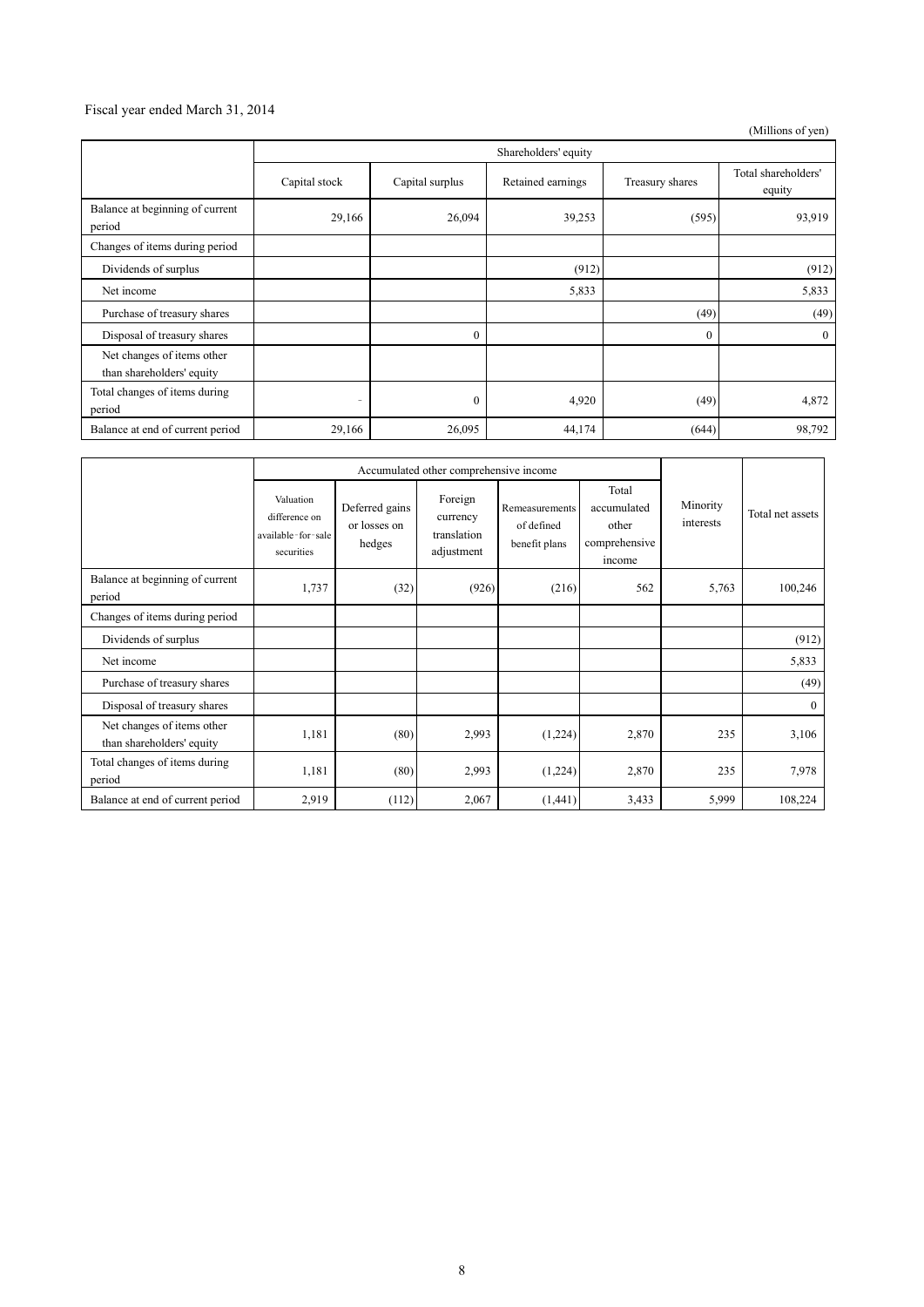### **Consolidated statements of cash flows**

| Fiscal year ended<br>Fiscal year ended<br>March 31, 2013<br>March 31, 2014<br>Cash flows from operating activities<br>7,346<br>8,196<br>Income before income taxes and minority interests<br>5,761<br>Depreciation<br>6,480<br>Impairment loss<br>758<br>1,318<br>Amortization of goodwill<br>345<br>234<br>Share of (profit) loss of entities accounted for using equity<br>(4,246)<br>(2,705)<br>method |  | (Millions of yen) |
|-----------------------------------------------------------------------------------------------------------------------------------------------------------------------------------------------------------------------------------------------------------------------------------------------------------------------------------------------------------------------------------------------------------|--|-------------------|
|                                                                                                                                                                                                                                                                                                                                                                                                           |  |                   |
|                                                                                                                                                                                                                                                                                                                                                                                                           |  |                   |
|                                                                                                                                                                                                                                                                                                                                                                                                           |  |                   |
|                                                                                                                                                                                                                                                                                                                                                                                                           |  |                   |
|                                                                                                                                                                                                                                                                                                                                                                                                           |  |                   |
|                                                                                                                                                                                                                                                                                                                                                                                                           |  |                   |
|                                                                                                                                                                                                                                                                                                                                                                                                           |  |                   |
|                                                                                                                                                                                                                                                                                                                                                                                                           |  |                   |
|                                                                                                                                                                                                                                                                                                                                                                                                           |  |                   |
| Increase (decrease) in provision for retirement benefits<br>(132)                                                                                                                                                                                                                                                                                                                                         |  |                   |
| Increase (decrease) in provision for bonuses<br>101<br>845                                                                                                                                                                                                                                                                                                                                                |  |                   |
| Increase (decrease) in allowance for doubtful accounts<br>7<br>(73)                                                                                                                                                                                                                                                                                                                                       |  |                   |
| Increase (decrease) in net defined benefit liability<br>(339)                                                                                                                                                                                                                                                                                                                                             |  |                   |
| Increase (decrease) in net defined benefit asset<br>(219)                                                                                                                                                                                                                                                                                                                                                 |  |                   |
| Interest and dividend income<br>(391)<br>(374)                                                                                                                                                                                                                                                                                                                                                            |  |                   |
| 611<br>595<br>Interest expenses                                                                                                                                                                                                                                                                                                                                                                           |  |                   |
| Loss on abandonment of non-current assets<br>168<br>208                                                                                                                                                                                                                                                                                                                                                   |  |                   |
| Loss (gain) on valuation of investment securities<br>65<br>14                                                                                                                                                                                                                                                                                                                                             |  |                   |
| Decrease (increase) in notes and accounts receivable - trade<br>(8)<br>(2,365)                                                                                                                                                                                                                                                                                                                            |  |                   |
| Decrease (increase) in inventories<br>(2,572)<br>(1, 410)                                                                                                                                                                                                                                                                                                                                                 |  |                   |
| Increase (decrease) in notes and accounts payable - trade<br>2,517<br>(1, 468)                                                                                                                                                                                                                                                                                                                            |  |                   |
| Other, net<br>(3,209)<br>725                                                                                                                                                                                                                                                                                                                                                                              |  |                   |
| Subtotal<br>8,300<br>8,483                                                                                                                                                                                                                                                                                                                                                                                |  |                   |
| Interest and dividend income received<br>3,041<br>4,527                                                                                                                                                                                                                                                                                                                                                   |  |                   |
| (606)<br>(604)<br>Interest expenses paid                                                                                                                                                                                                                                                                                                                                                                  |  |                   |
| Income taxes paid<br>(899)<br>(1, 145)                                                                                                                                                                                                                                                                                                                                                                    |  |                   |
| Net cash provided by (used in) operating activities<br>9,836<br>11,260                                                                                                                                                                                                                                                                                                                                    |  |                   |
| Cash flows from investing activities                                                                                                                                                                                                                                                                                                                                                                      |  |                   |
| Purchase of property, plant and equipment<br>(8, 827)<br>(8, 154)                                                                                                                                                                                                                                                                                                                                         |  |                   |
| Proceeds from sales of property, plant and equipment<br>39<br>10                                                                                                                                                                                                                                                                                                                                          |  |                   |
| Purchase of intangible assets<br>(622)<br>(341)                                                                                                                                                                                                                                                                                                                                                           |  |                   |
| Purchase of investment securities<br>(1,049)<br>(3,461)                                                                                                                                                                                                                                                                                                                                                   |  |                   |
| 97<br>Proceeds from sales of investment securities<br>15                                                                                                                                                                                                                                                                                                                                                  |  |                   |
| Purchase of shares of subsidiaries<br>(743)<br>(29)                                                                                                                                                                                                                                                                                                                                                       |  |                   |
| Payments of loans receivable<br>(93)<br>(107)                                                                                                                                                                                                                                                                                                                                                             |  |                   |
| Collection of loans receivable<br>406<br>131                                                                                                                                                                                                                                                                                                                                                              |  |                   |
| Other, net<br>284<br>(143)                                                                                                                                                                                                                                                                                                                                                                                |  |                   |
| Net cash provided by (used in) investing activities<br>(10, 783)<br>(11, 805)                                                                                                                                                                                                                                                                                                                             |  |                   |